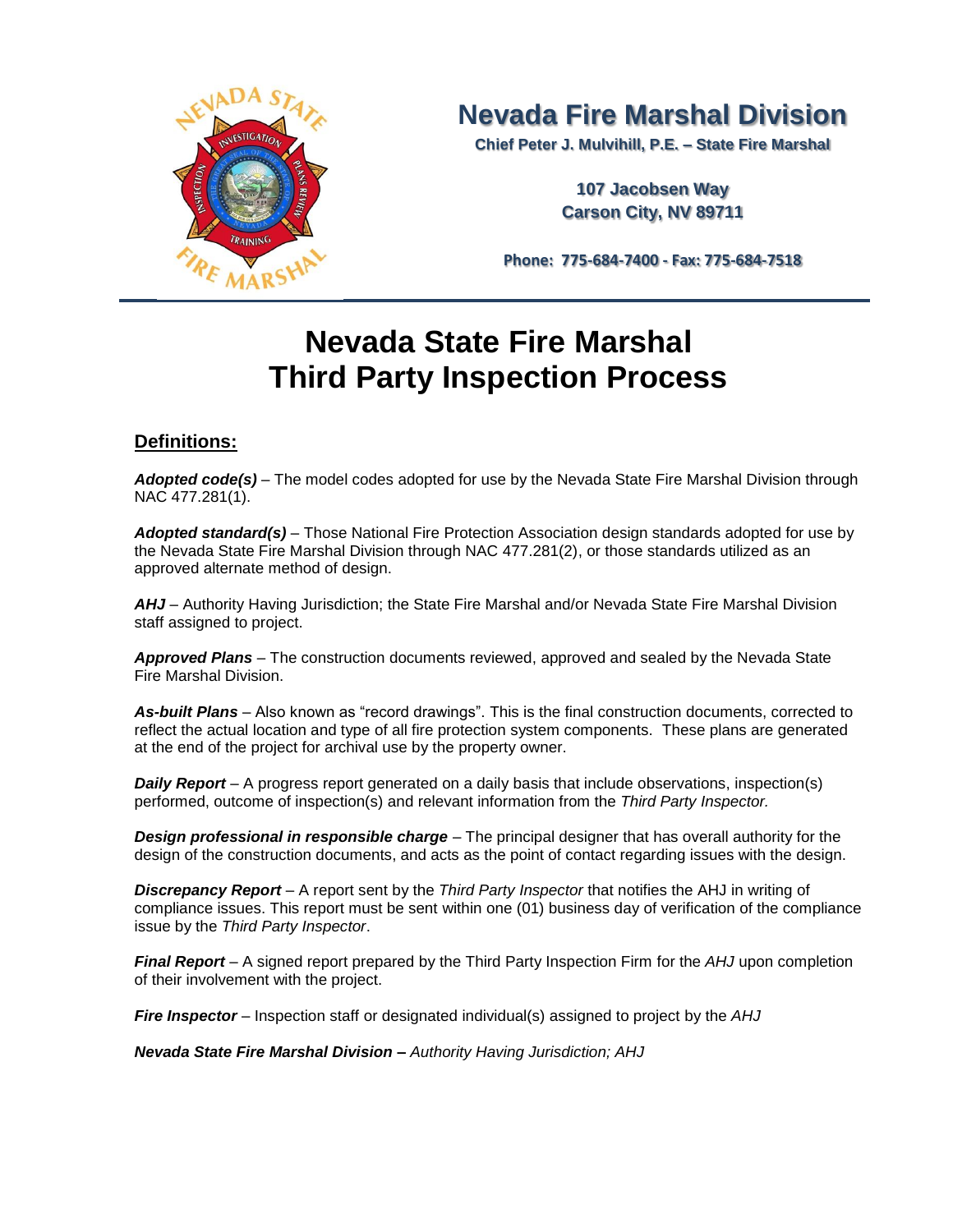*Plan Revision* – A modification or expansion of the scope of work within the previously approved construction documents (*Approved Plans*). This plan change will require a plan review by Nevada State Fire Marshal Division staff prior to installation in the field.

*Third Party Inspector* – An individual approved by the Nevada State Fire Marshal Division to perform project specific inspections, with limited and defined authority.

**Third Party Inspection Firm** – A business or entity headed by, or employing a Nevada licensed registered design professional (architect or engineer), which oversees *Third Party Inspectors*.

*Weekly Report* – When required, this is a report to the AHJ generated on a weekly basis. This report is composed of each daily report, shall indicate all inspections performed over the course of the week, note any missed inspections and identify any outstanding discrepancy items

# **Background:**

Occasionally it becomes necessary to approve outside firms to perform project specific inspections under the authority of the Nevada State Fire Marshal Division due to the complexity of a project or due to a tight construction timeline requiring a *Fire Inspector* continuously onsite.

The *Third Party Inspector* monitors the installed materials and workmanship in compliance with the adopted codes / standards and the *approved plans*. To fulfill this inspection responsibility, the *Third Party Inspector* shall submit periodic inspection reports to the *AHJ* and *Fire Inspector*.

The costs associated with employing a *Third Party Inspection Firm* and *Third Party Inspector(s)* rests solely with the property owner. These costs include, but are not limited to labor, inspection materials and professional liability insurance.

# **Qualifications:**

#### **Third Party Inspection Firm**

To be considered for approval by the Nevada State Fire Marshal Division, the *Third Party Inspection Firm* must submit a Statement of Third Party Inspections, with the following:

- The submittal must identify each *Third Party Inspector* assigned to the project, and include copies of their resume, with qualifications, certifications and work history.
- Include proof the Third Party Inspection Firm 's business license issued through the Nevada Secretary of State;
- The Statement of Third Party Inspections must be sealed by the firm's principal registered design professional.

#### **Third Party Inspector**

The Third Party Inspector must demonstrate through their work history a journeyman level of experience or higher. This will require a minimum of four (04) years of full time employment tasked with inspection and/or design of a variety of projects, fire protection systems and occupancy types. As required for the requested inspection approval through the Nevada State Fire Marshal Division.

In addition to work experience one (01) or more of the following certificates or licenses must be maintained current without pending disciplinary action: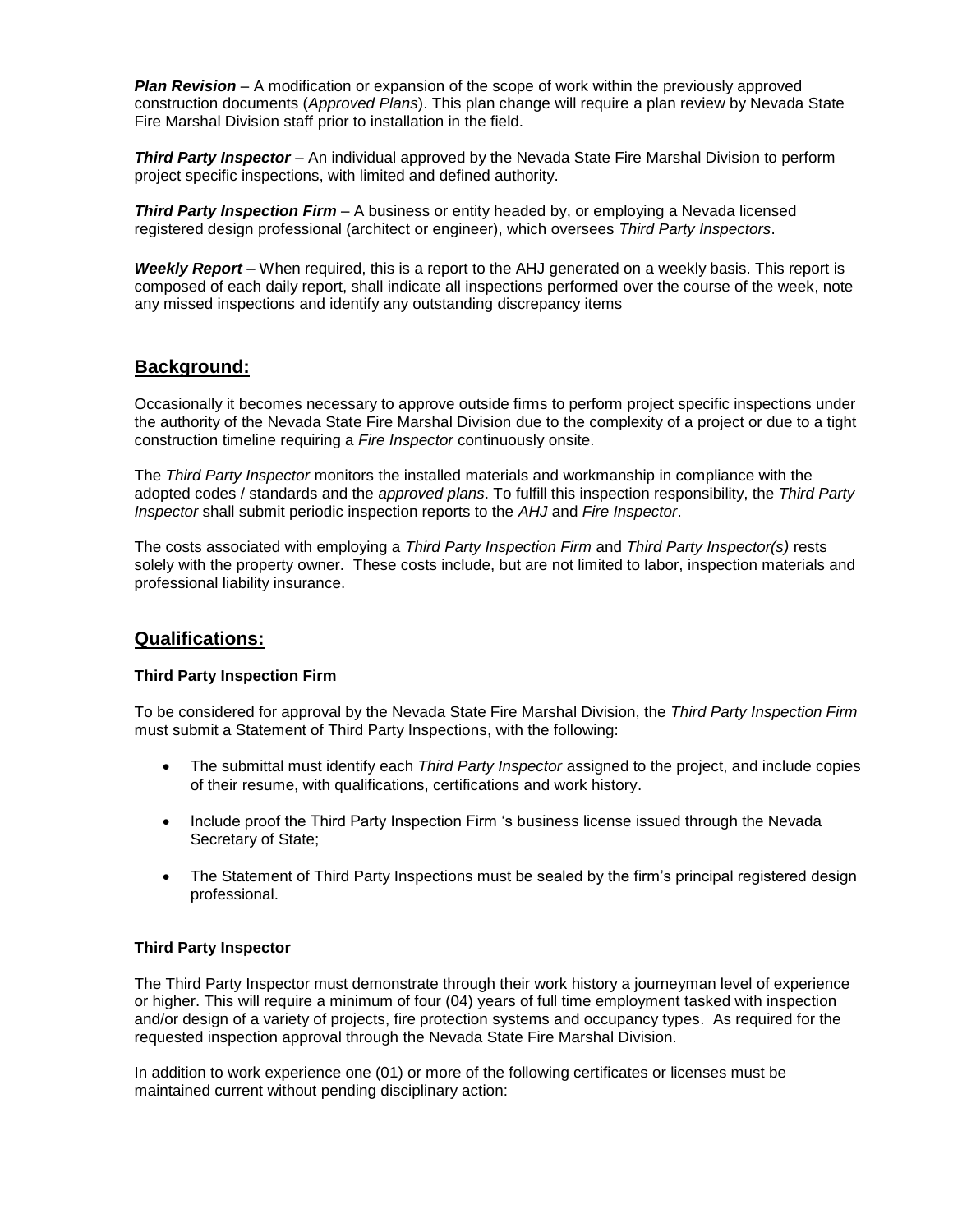- A Nevada licensed professional engineer practicing within their area of expertise.
- A Nevada licensed architect practicing within their area of expertise.
- Certification through either the International Code Council (ICC), National Fire Protection Association (NFPA) or the Nevada State Fire Marshal Division as a Fire Inspector II.
- Certification through the Nevada State Fire Marshal Division as a Fire Inspector III.

# **Responsibilities**

#### **Third Party Inspector**

- **1.** Performance of all inspections approved through the Statement of Third Party Inspections, which has been reviewed and approved by the Nevada State Fire Marshal Division.
- **2.** Prior to performing a scheduled inspection the *Third Party Inspector* must first verify that the portion of the project under construction has been permitted by the Nevada State Fire Marshal Division.

If it is determined that the work being performed has not been permitted through the Nevada State Fire Marshal Division, the *Third Party Inspector* must notify the Nevada State Fire Marshal Division within one (01) business day.

**3.** At time of scheduled inspection the *Third Party Inspector* must verify that the *approved plans* are onsite. The Nevada State Fire Marshal Division *approved plan* set is the only construction drawings approved for use during the inspection process.

If it is determined that the *approved plans* are not onsite and/or available for use during the inspection, the Third Party Inspector must notify the Nevada State Fire Marshal Division within one (01) business day through the *Discrepancy Report* process.

**4.** The *Third Party Inspector* may not approve any revisions or modifications to the Nevada State Fire Marshal Division *approved plans* or construction documents.

If it is determined that the *approved plans* do not match what is being constructed onsite; the *Third Party Inspector* must notify must stop the inspection and require that the contractor submit *plan revisions* to the Nevada State Fire Marshal Division for review and approval. Once the approved revised plan sheets have been collated into the contractor's *approved plans*, the contractor may reschedule the inspection with the *Third Party Inspector*.

- **5.** The *Third Party Inspector* must generate *Daily Reports* for review by the *Fire Inspector*.
- **6.** Submit *Final Report* for review and approval by the Nevada State Fire Marshal Division.
- **7.** Assist the *Fire Inspector* with the final inspection.

#### **Nevada State Fire Marshal Division**

- **1.** The Nevada State Fire Marshal Division approves the *Third Party Inspection Firm*, and by extension the *Third Party Inspector(s).*
- **2.** The Nevada State Fire Marshal Division may terminate the approval for the *Third Party Inspection Firm*, or an individual *Third Party Inspector* at will.